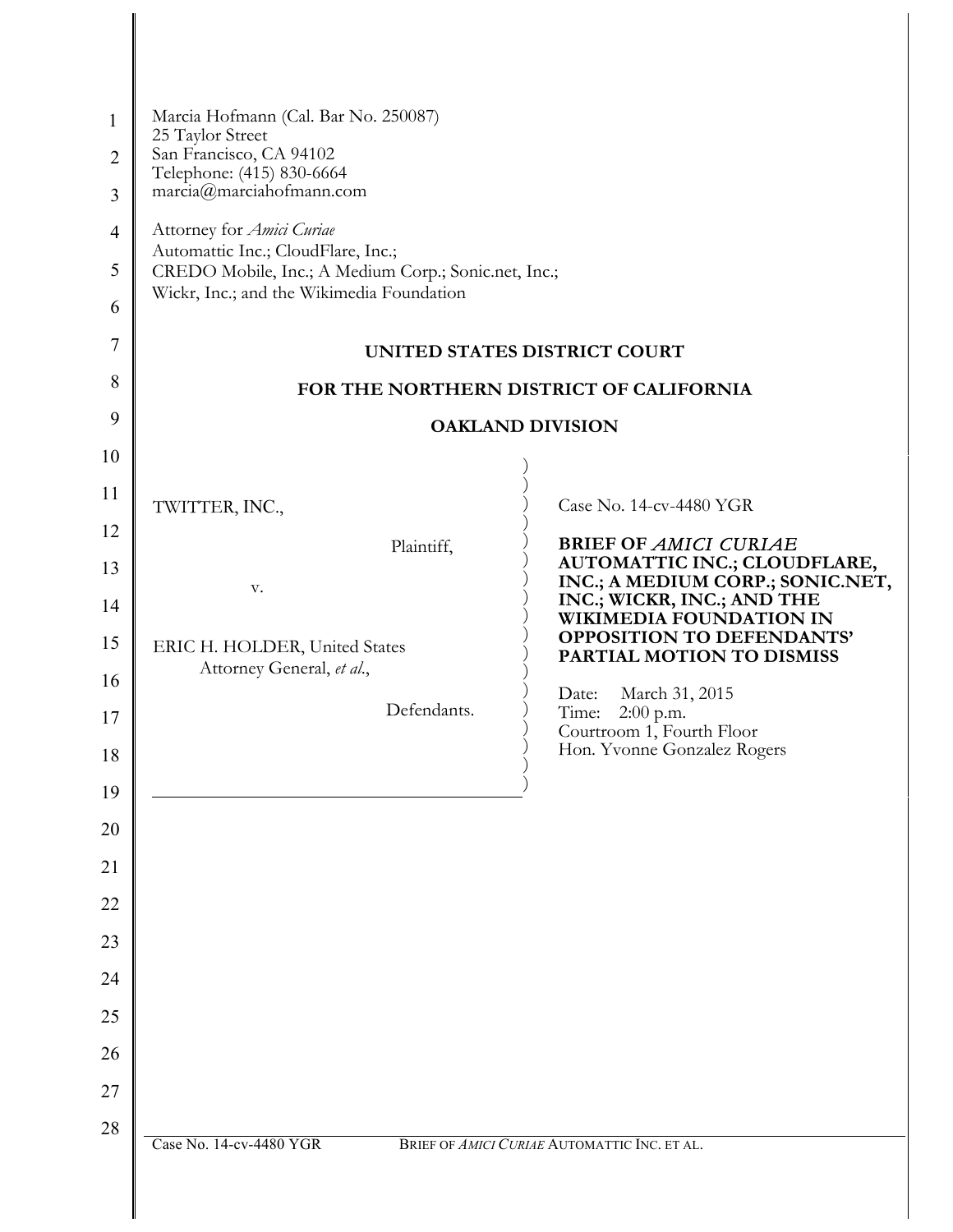## **STATEMENT OF INTEREST OF** *AMICI CURIAE*

We are small Internet companies and communication service providers that want to be open and honest with our users and the public about the number of national security requests we receive from the government. We publish regular transparency reports that include statistics about government requests for user information, and we believe the reporting rules currently approved by the Justice Department do not allow us to tell a candid story.

Automattic Inc. is the company behind WordPress. WordPress web publishing software powers more than 23% of the Internet—from small blogs to the websites of some of the biggest media companies in the world. Automattic has 300 employees worldwide.

10 11 12 13 14 CloudFlare, Inc. offers some of the most advanced web security, distributed denial of service attack mitigation, and content delivery solutions available. CloudFlare is a community of over 2 million websites handling as much as 5 percent of global web and blocking more than 8.3 billion potentially malicious requests every day. In order to ensure the greatest possible participation in its community, CloudFlare is committed to transparency, free speech, and due process for all legal requests.

15 16 CREDO Mobile, Inc. is a U.S.-based telecommunications company that donates a portion of its revenue to progressive non-profits and engages in social change activism.

17 18 19 A Medium Corporation offers a publishing platform that allows anyone to easily read and share stories and ideas that matter to them. Medium has 80 employees and is based in San Francisco, California.

20 21 22 23 Sonic.net, Inc. is a regional Internet access and telecommunications provider offering competitive services in 125 California cities. Sonic provides telephone service, DSL and Gigabit fiberto-the-home Internet access, as well as custom services for businesses. Sonic has 210 employees and is based in Santa Rosa, California.

24 25 26 27 Wickr, Inc. provides a communication platform that enables anyone in the world to communicate freely, privately and securely. Wickr's technology was built by world-renowned encryption experts and human rights activists to protect the right to private communication and free expression around the globe. Wickr's messaging platform processes over 4 million messages a day

28

1

2

3

4

5

6

7

8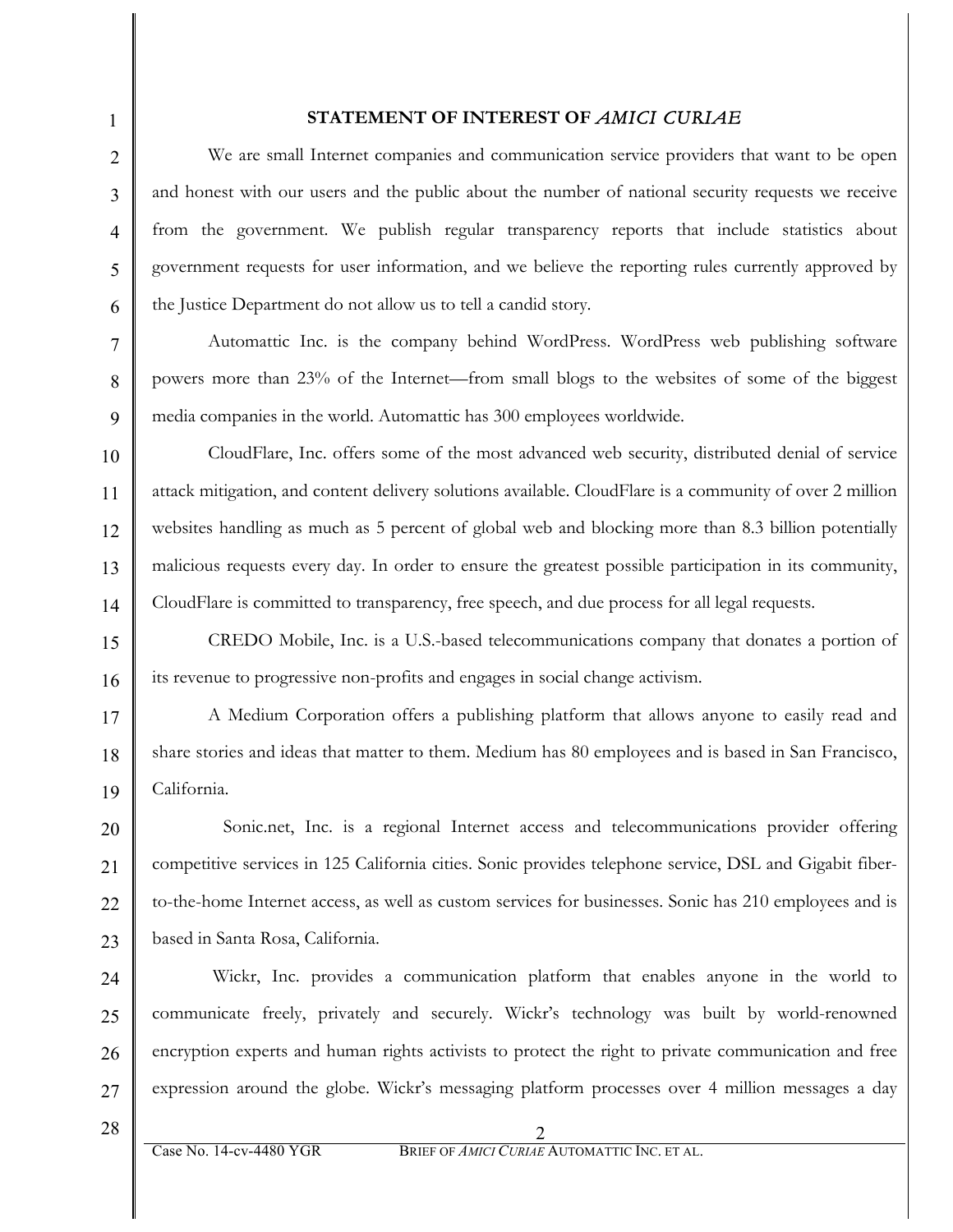including text, photo, video, audio and other types of files. Users of Wickr's mobile messaging product include law enforcement agents, journalists and human rights activists, families including young children and teens, professionals and celebrities worldwide. Transparency is critical to Wickr's mission to build and protect the human right to privacy and free expression.

The Wikimedia Foundation is a non-profit organization based in San Francisco, California, that operates twelve free-knowledge projects on the Internet. Wikimedia's mission is to develop and maintain "wiki"-based projects, and to provide the full contents of those projects to individuals around the world free of charge. The most well known of Wikimedia's projects is Wikipedia—a free Internet encyclopedia that is the sixth-most visited website in the world and largest collection of shared knowledge in human history. Wikimedia has fewer than 250 employees.

## **INTRODUCTION**

12 13 14 15 16 This case is about an Internet company's desire to be transparent about its role—or lack thereof—in national security investigations. Twitter, Inc. seeks a declaratory judgment that it has a right under the First Amendment to publish aggregate statistics about national security requests it has received from the government, and the laws and government orders restricting its ability to do so are unconstitutional and unlawful.

17 18 19 20 21 22 The outcome of this case is important for small Internet companies and communication service providers working to be transparent about their practices and provide meaningful information to the public. Reporting national security requests in the manner approved by the Justice Department obfuscates rather than illuminates the volume of national security requests a small company receives. We simply want to offer useful, accurate information and respond to the concerns of our users. *Amici* urge the Court to deny the government's partial motion to dismiss and proceed to the merits.

23

1

2

3

4

5

6

7

8

9

10

11

## **BACKGROUND AND FACTS**

24 25 26 27 In this case, Twitter is suing the United States to establish its right to publish information about the aggregate number of national security requests the company receives from the government. Twitter filed suit after the Department of Justice denied Twitter permission to publish a transparency report in which Twitter wishes to provide aggregate numbers of national security process in smaller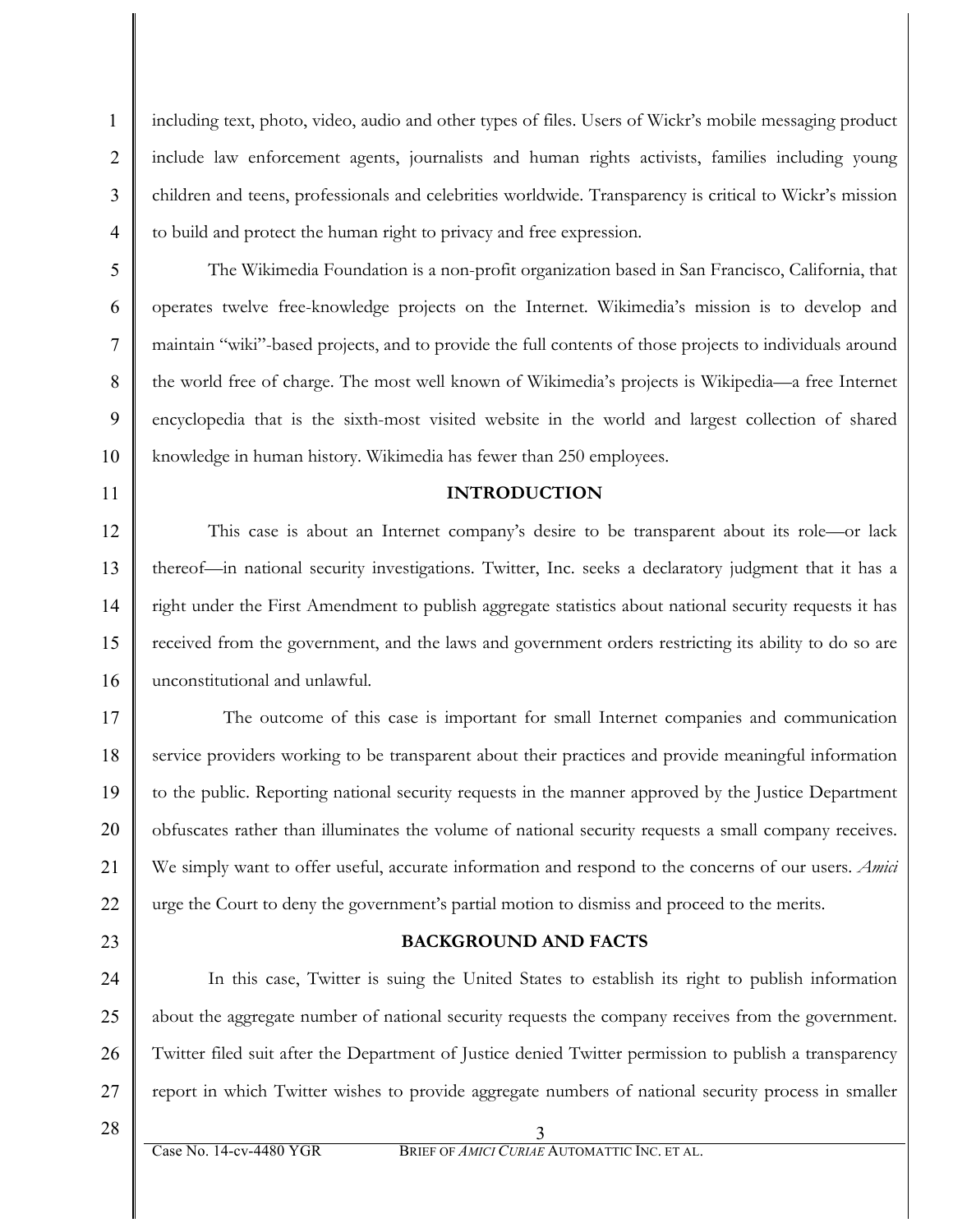bands than those currently approved by the government. Twitter also wants the freedom to report that it received zero national security requests if appropriate. Twitter seeks a declaration that the government's restrictions violate Twitter's First Amendment rights and the Administrative Procedure Act. Compl. ¶¶ 43-44.

5 6 7 8 9 10 11 12 13 Twitter also challenges the constitutionality of 18 U.S.C. §§ 2709 and 3511, two statutes that authorize the Federal Bureau of Investigation to issue national security letters (NSLs) in counterintelligence investigations demanding non-content information from telecommunications and Internet service providers. These letters are issued unilaterally by the Bureau without any prior judicial review, and are almost always accompanied by a non-disclosure order barring the recipient from revealing anything about the demand. Compl. ¶¶ 46-48. In fact, nondisclosure orders accompany about 97 percent of all NSLs issued by the FBI. *Liberty and Security in a Changing World: Report and Recommendations from the President's Review Group on Intelligence and Communications Technologies* 92 (Dec. 12, 2013).

14 15 16 17 Finally, Twitter asserts that to the extent the government relies on the nondisclosure provisions of the Foreign Intelligence Surveillance Act to prevent Twitter from publishing the aggregate number of FISA orders it receives, those provisions are unconstitutional on their face and as applied to Twitter. Compl. ¶¶ 49-50.

18 19 20 21 22 The government has moved to dismiss Twitter's complaint in part, claiming 1) the Court lacks subject matter jurisdiction to review a letter from Deputy Attorney General James M. Cole to certain Internet companies explaining what national security statistics they are permitted to publish, 2) the Foreign Intelligence Surveillance Court should hear the challenge to FISA's nondisclosure provisions, and 3) Twitter's challenge to the NSL standard of review fails as a matter of law.

23

1

2

3

4

## **ARGUMENT**

24 25 26 27 *Amici* urge this Court to reach the merits of this case and determine whether companies have a right to report data about national security requests. This question is crucial for all companies like *amici* seeking to provide accurate, useful information to their users in the aftermath of momentous public disclosures about government surveillance.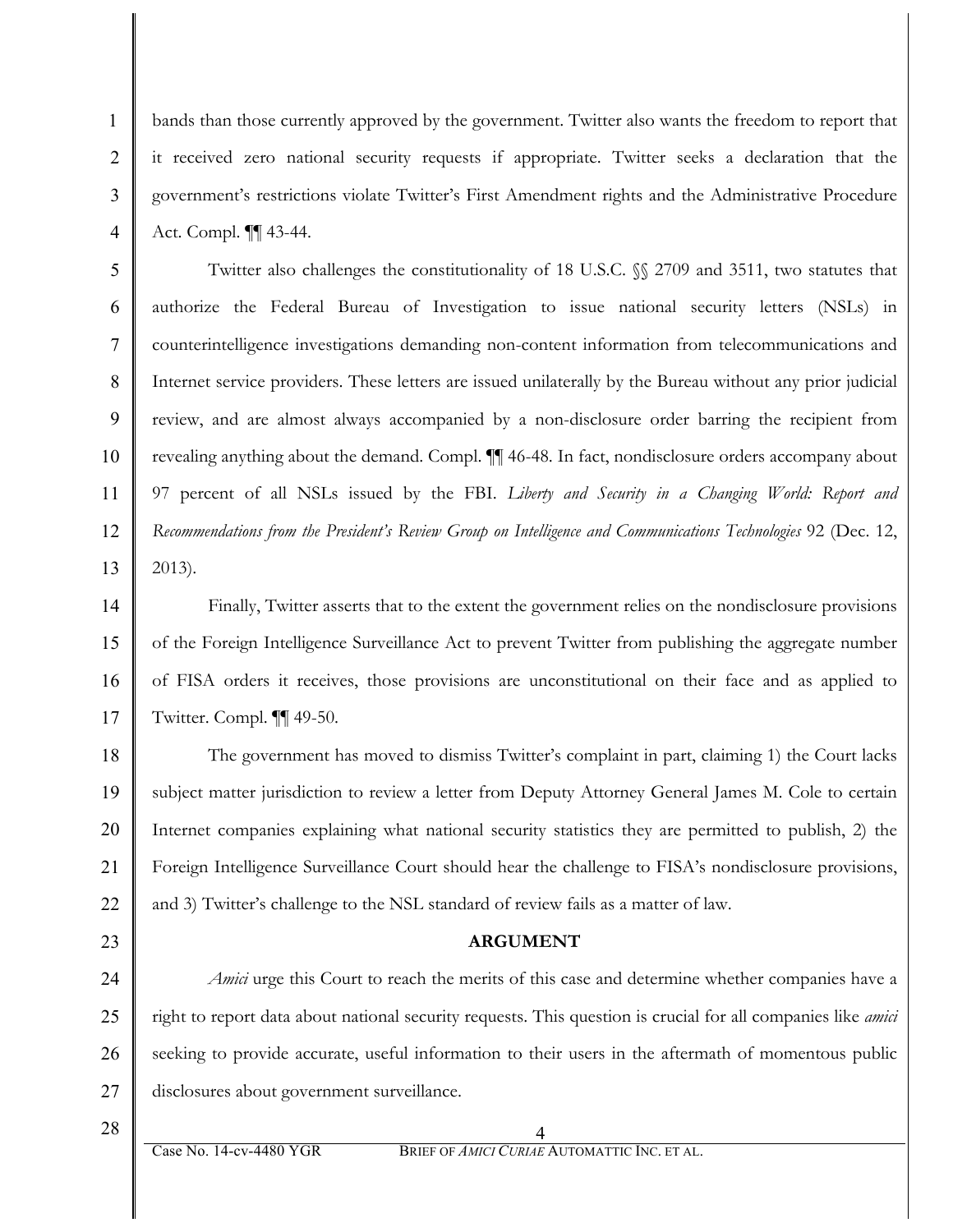1 2 3 4 5 6 7 8 9 10 11 12 13 14 In June 2013, a National Security Agency contractor named Edward Snowden leaked a trove of agency records to the media, exposing government surveillance activities far more extensive than previously known to the public and raising profound questions about the lawfulness of those activities. Among other revelations, the records disclosed a surveillance program known as PRISM in which the NSA taps directly into the servers of Google, Apple, Microsoft, Facebook, and several other prominent Internet companies to collect users' emails, photos, audio and video communications, searches, connection logs, and other information. Barton Gellman and Laura Poitras, *U.S., British Intelligence Mining Data From Nine U.S. Internet Companies in Broad Secret Program*, WASH. POST, June 6, 2013;<sup>1</sup> Glenn Greenwald and Ewan MacAskill, *NSA PRISM Program Taps in to User Data of Apple*, *Google and Others*, THE GUARDIAN, June 6, 2013.<sup>2</sup> While PRISM is intended to gather intelligence about designated foreigners abroad, the program also sweeps up the data of Americans who are communicating with those targets. The Internet companies disputed that they gave the government direct access to their servers, as the press had reported. Joshua Brustein, *The Companies' Lines on PRISM*, BLOOMBERG, June 7, 2013.<sup>3</sup>

15 16 17 18 19 20 21 In the wake of the Snowden leak, several major Internet companies negotiated with the Department of Justice for the right to publicly disclose aggregate information about the national security requests they receive from the government. When these negotiations failed to yield results, Google, Facebook, Microsoft, Yahoo!, and LinkedIn filed suit in the Foreign Intelligence Surveillance Court seeking to establish that they have a First Amendment right to publish basic aggregate data about the FISA orders they receive. *See* Ryan Gallagher, *Tech Giants United in Court to Fight Against Government Surveillance Secrecy*, SLATE, Sept. 10, 2013. 4

1

23

<sup>22</sup>

 $1$  Available at http://www.washingtonpost.com/investigations/us-intelligence-mining-data-from-nineus-internet-companies-in-broad-secret-program/2013/06/06/3a0c0da8-cebf-11e2-8845 d970ccb04497\_story.html.

<sup>25</sup>  $^{2}$  Available at http://www.theguardian.com/world/2013/jun/06/us-tech-giants-nsa-data.

<sup>26</sup> <sup>3</sup> Available at http://www.bloomberg.com/bw/articles/2013-06-07/the-companies-lines-on-prism.

<sup>5</sup> 27 <sup>4</sup> Available at http://www.slate.com/blogs/future\_tense/2013/09/10/yahoo\_google\_facebook\_ microsoft\_fight\_for\_permission\_to\_release\_data\_about.html.

<sup>28</sup>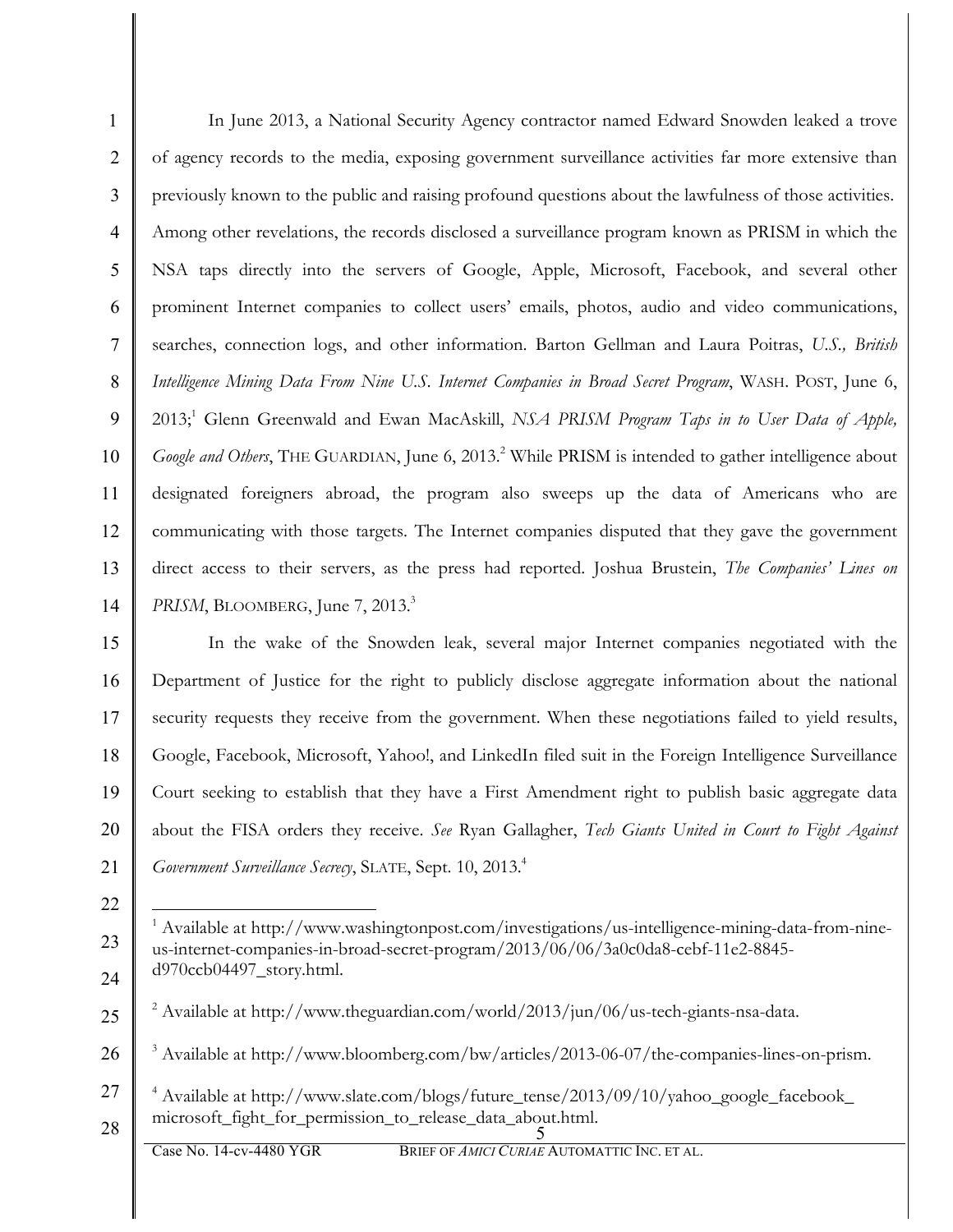1 2 3 4 5 6 7 8 9 10 11 The case settled when those companies reached an agreement with the Justice Department permitting them to report national security requests in two different ways. Letter From James M. Cole, Deputy Attorney General, Department of Justice, to General Counsels of Facebook, Google, LinkedIn, Microsoft, and Yahoo, Jan. 27, 2014.<sup>5</sup> The first option is to report numbers of NSLs, customer accounts affected by NSLs, FISA orders for content, FISA orders for non-content, and customer selectors targeted by each type of FISA order as separate categories in bands of 1000, beginning with 0 (*i.e*., 0-999). *Id*. at 2-3. Alternatively, the companies could choose to report the total number of all national security requests received, and the total number of customer selectors targeted by all national security process, in bands of 250, beginning with 0 (*i.e*., 0-249). *Id*. at 3. The government apparently takes the position that these restrictions apply not only to the parties to the agreement, but more broadly to other companies, as well. Compl. ¶¶ 35-40.

12 13 14 15 16 17 The current Justice Department framework makes it impossible for small companies like *amici* to paint a truthful picture of what we see. The negotiated solution may work well for large companies that receive a high number of national security requests. But the bands are simply too wide for us to give our users any useful sense of the volume of national security requests we may receive. Under the Justice Department's rules, it does not matter if the number is zero, one, or 100, because the figures will always be the same: 0-249 or 0-999.

18 19 20 21 22 Compare these permitted ranges to the number of regular law enforcement requests that *amici* can report with specificity. For example, between July 1 and December 31, 2013, Automattic received 36 non-national security requests for user information from all law enforcement authorities worldwide (including all federal and state authorities).<sup>6</sup> CloudFlare received 50 non-national security requests from law enforcement throughout the United States during 2013. <sup>7</sup> Both companies detailed

23

24

- <u>.</u>  $5$  Available at http://www.justice.gov/iso/opa/resources/366201412716018407143.pdf.
- 25 26 <sup>6</sup> Automattic, *Information Requests*, http://transparency.automattic.com/information-requests-2013-h2 (last visited Feb. 17, 2015).

27 <sup>7</sup> CloudFlare, *2013 Transparency Report: 1/1/2013*-*12/31/2013,* https://www.cloudflare.com/ transparency2013 (last visited Feb. 17, 2015).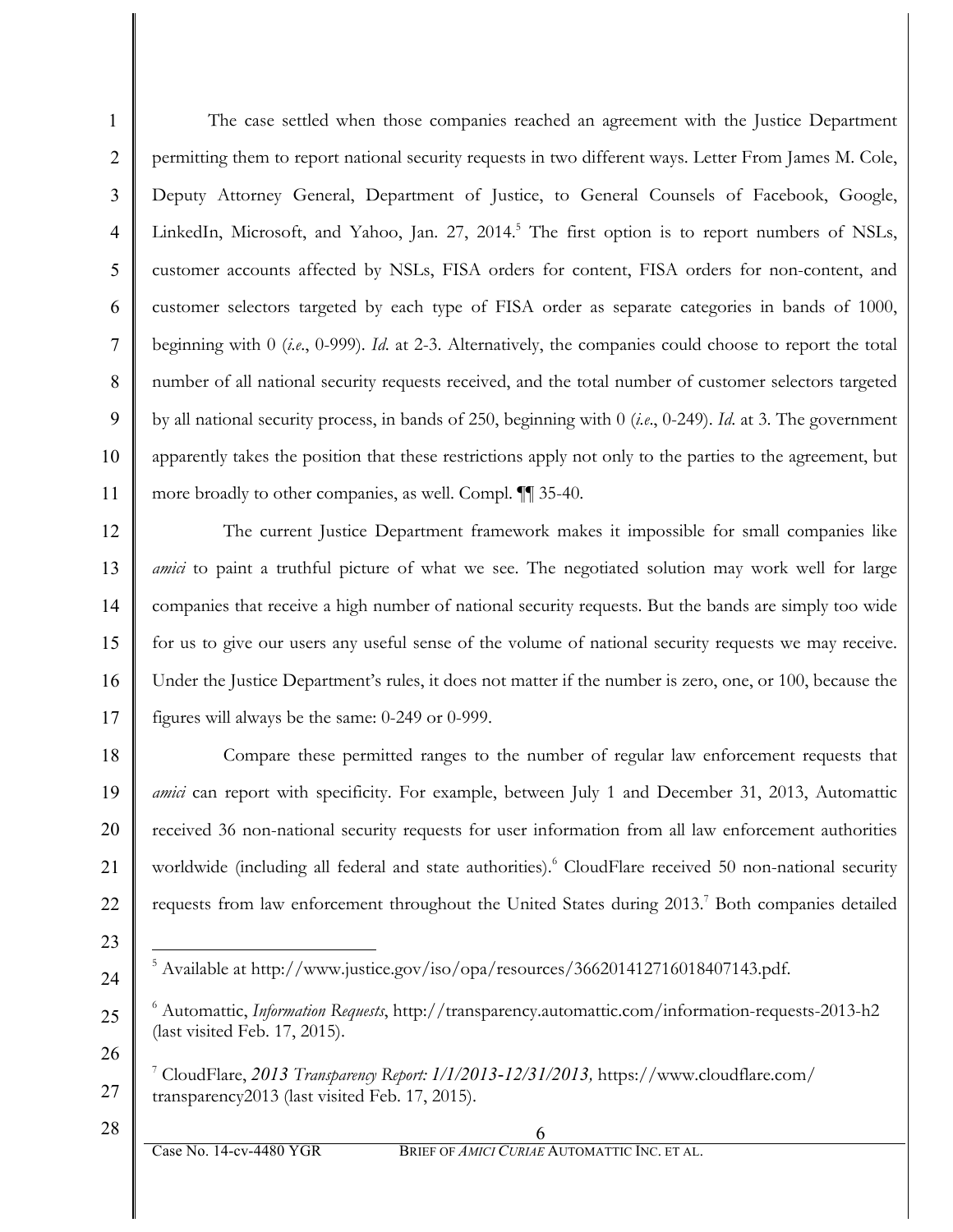4 6 8 the number and type of these requests in their transparency reports—but reported that they received 0-249 national security requests for the same period, even though the high end of the permitted range is several times the number of *all* law enforcement requests each company received. Did these companies receive no national security requests? A handful? A couple hundred? According to the Justice Department, they are not allowed to say—which leaves their users with more questions than answers when it comes to this highly sensitive and controversial category of request. Reporting this way creates speculation about the level of government interest in a service, which invariably leads to suspicion and lack of trust from users and the public.

9 10 11 12 13 14 15 16 17 This reporting framework is a poor fit for companies like ours, and the erosion of trust it causes has a very real, negative impact on our businesses. Users of online platforms and communications services are more sensitive than ever to disclosures of their data to governments, and there is a strong desire for truthful, accurate information about government interest in our users' data (or lack thereof). This is especially true for our many users outside the United States, who may decide to use competing services based abroad if we lose their confidence. *See generally* Danielle Kehl, New America's Open Technology Institute, *Surveillance Costs: The NSA's Impact on the Economy, Internet Freedom & Cybersecurity* 7-19 (July 2014) (discussing the negative economic impact of the surveillance revelations on American businesses, both domestically and internationally).<sup>8</sup>

18 19 20 21 22 23 24 We just want to speak truthfully, address the legitimate concerns of our users, and provide useful information to the public. We urge the Court to deny the government's partial motion to dismiss and proceed to the merits. This case raises a basic question that is not resolved by the Justice Department's framework: to what extent do companies have a right to report data about national security requests? *Amici* believe that there is no basis in law or policy for the government to prohibit recipients from disclosing the mere fact that they have or have not received a national security request and from publishing an accurate account of that statistic. We hope the Court will address this question

25

1

2

3

5

7

<sup>7</sup> 27 28 8 Available at http://oti.newamerica.net/sites/newamerica.net/files/policydocs/ Surveilance Costs Final.pdf.